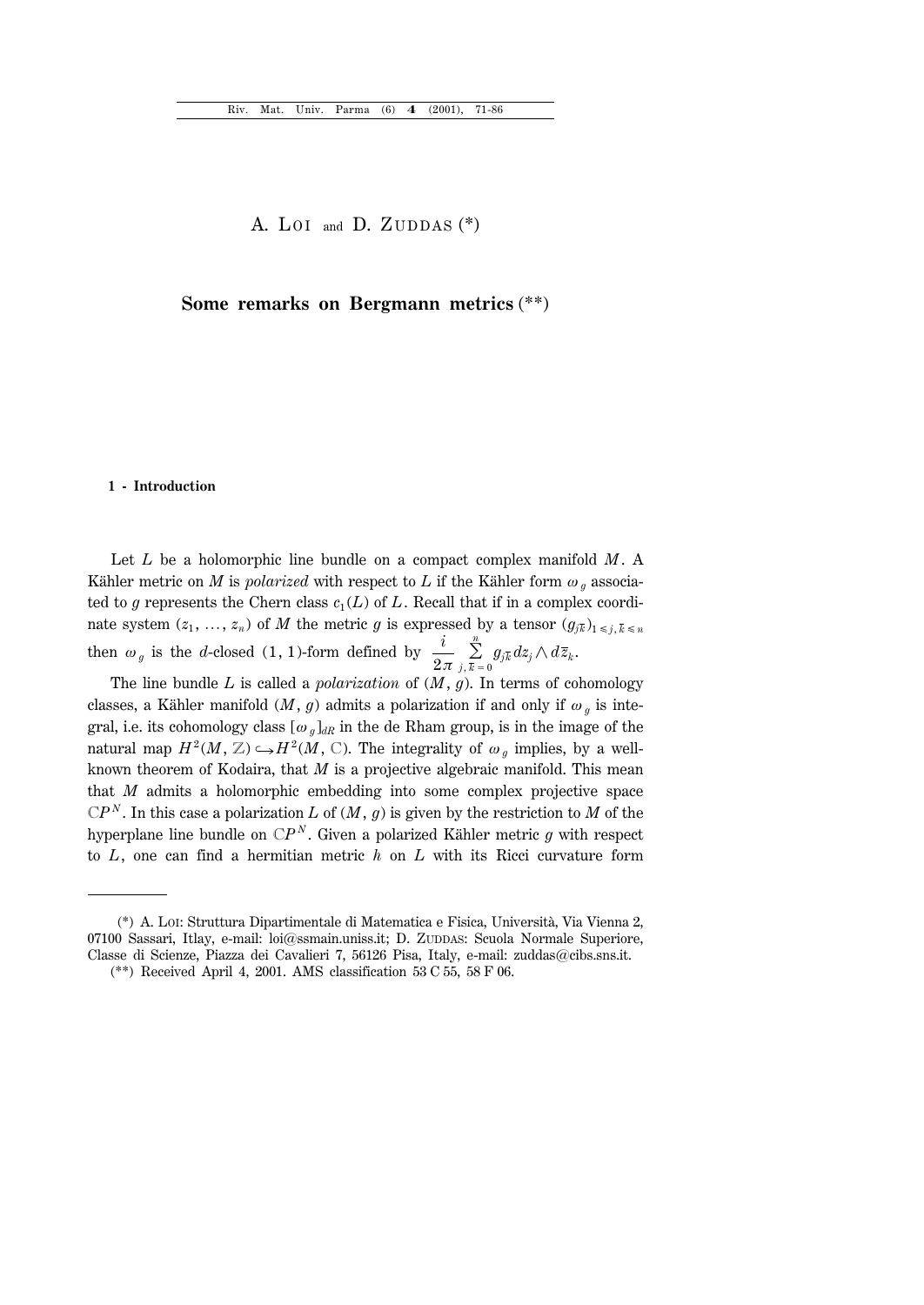72 A. LOI and D. ZUDDAS [2]

Ric  $(h) = \omega_g$  (see Lemma 1.1 in [12]). Here Ric  $(h)$  is the 2-form on *M* defined by the equation:

(1) 
$$
\operatorname{Ric}(h) = -\frac{i}{2\pi} \partial \overline{\partial} \log h(\sigma(x), \sigma(x)),
$$

for a trivializing holomorphic section  $\sigma: U \subset M \to L \setminus \{0\}$  of *L*.

For each positive integer *k*, we denote by  $L^{\otimes k}$  the *k*-th tensor power of *L*. It is a polarization of the Kähler metric *kg* and the hermitian metric *h* induces a natural hermitian metric  $h^k$  on  $L^{\otimes k}$  such that Ric  $(h^k) = kg$ .

Denote by  $H^0(M, L^{\otimes k})$  the space of global holomorphic sections of  $L^{\otimes k}$ . It is in a natural way a complex Hilbert space with respect to the norm

$$
||s||_{h^k} = \langle s, s \rangle_{h^k} = \int_{M} h^k(s(x), s(x)) \frac{\omega_g^n(x)}{n!} < \infty,
$$

for  $s \in H^0(M, L^{\otimes k})$ .

For sufficiently large *k* we can define a holomorphic embedding of *M* into a complex projective space as follows. Let  $(s_0, \ldots, s_{N_k})$ , be a orthonormal basis for  $(H^0(M, L^{\otimes k}), \langle \cdot, \cdot \rangle_{h^k})$  and let  $\sigma: U \to L$  be a trivialising holomorphic section on the open set  $U \subset M$ . Define the map

(2) 
$$
\varphi_{\sigma}: U \to \mathbb{C}^{N_k+1} \setminus \{0\}: x \mapsto \left(\frac{s_0(x)}{\sigma(x)}, \ldots, \frac{s_{N_k}(x)}{\sigma(x)}\right).
$$

If  $\tau : V \rightarrow L$  is another holomorphic trivialisation then there exists a non-vanishing holomorphic function *f* on  $U \cap V$  such that  $\sigma(x) = f(x) \tau(x)$ . Therefore one can define a holomorphic map

$$
\varphi_k\colon M\to\mathbb{C}P^{N_k},
$$

whose local expression in the open set *U* is given by (2). It follows by the above mentioned Theorem of Kodaira that, for *k* sufficiently large, the map  $\varphi_k$  is an embedding into  $\mathbb{C}P^{N_k}$  (see, e.g. [6] for a proof).

Let  $g_{FS}^{N_k}$  be the Fubini–Study metric on  $\mathbb{C}P^{N_k}$ , namely the metric whose associated Kähler form is given by

(4) 
$$
\omega_{FS}^{N_k} = \frac{i}{2\pi} \partial \overline{\partial} \log \sum_{j=0}^{N_k} |z_j|^2
$$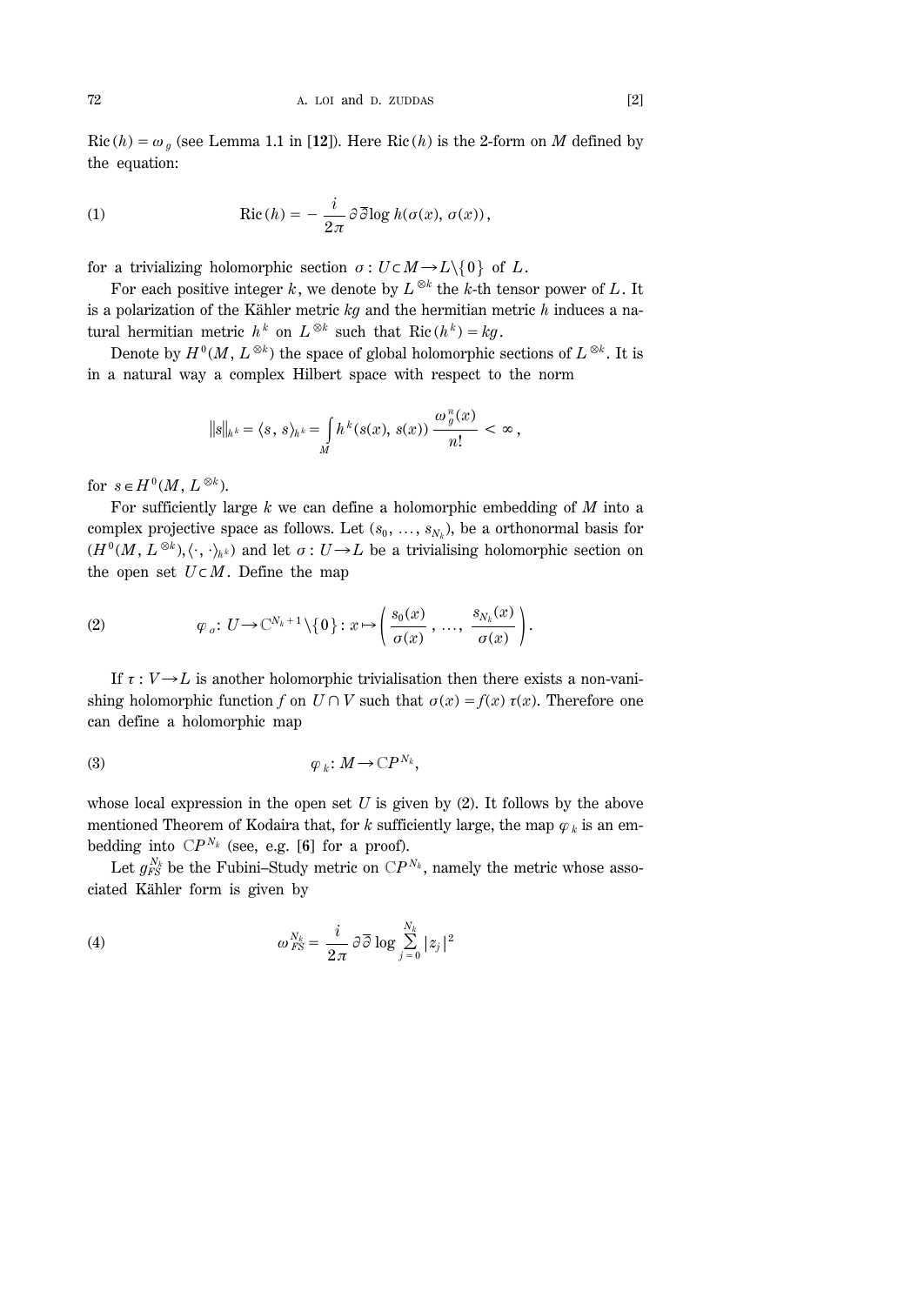for a homogeneous coordinate system  $[z_0, \ldots, z_{N_k}]$  in  $\mathbb{C}P^{N_k}$ . This restricts to a Kähler metric  $g_k = \varphi_k^* g_{FS}^{N_k}$  on *M* which is cohomologous to  $k\omega_g$  and is polarized with respect to  $L^{\otimes k}$ . In [12] Tian christined the set of normalized metrics  $\frac{1}{k}g_k$ as the *Bergmann* metrics on *M* with respect to *L* and he proves that the sequence  $\frac{1}{k}$  *g<sub>k</sub>* converges to the metric *g* in the *C*<sup>2</sup>-topology (see Theorem *A* in [12]). This  $\frac{k}{k}$  theorem was further generalizes by Ruan [10] who proved that the sequence  $\frac{1}{k}g_k$  $C^{\infty}$ -converges to the metric *g* (see also [13]).

The aim of this paper is twofold. On one hand, in Section **2** we study, the polarized metrics *g* on *M* satisfying the equation

$$
(5) \t\t g_k = kg
$$

(for some natural number *k*) which we call *self-Bergmann* metrics of degree *k*. If our Kähler manifold  $(M, g)$  is homogeneous and simply connected then the metric *g* is self-Bergmann of degree *k* for all sufficiently large *k* (for a proof see Theorem 2.1 below and cf. also [**2**]). In Theorem 2.4 and 2.6 we prove a sort of converse of Theorem 2.1 in the case of self-Bergmann metrics of degree 2 on  $\mathbb{C}P<sup>1</sup>$  induced by the Veronese map and in the case of self-Bergmann metrics of degree 1 on C*P*<sup>1</sup>  $\times$  CP<sup>1</sup> induced by the Segre map.

On the other hand, in Section **3**, we consider the polarizations on non-compact Kähler manifolds (*M*, *g*). In particular we deal with the case of the punctured plane  $\mathbb{C}^* = \mathbb{C}\backslash\{0\}$  equipped with the complete Kähler metric  $g^*$  whose associated Kähler form is given by

$$
\omega^* = \frac{i}{2} \frac{dz \wedge d\overline{z}}{|z|^2}
$$

and the polarization *L* given by the trivial bundle  $L = \mathbb{C}^* \times \mathbb{C}$ .

Our main results are contained in Theorem 3.5 where we describe all the hermitian metrics  $h^k$  on  $L^{\otimes k} = L$  such that Ric  $(h) = \omega^*$  (in other words all the geometric quantizations on  $(\mathbb{C}^*, \omega^*)$  (see Remark 2)). Moreover in Theorem 3.6 we calculate the set of Bergmann metrics  $\frac{g_k}{k}$  and we prove that the sequence  $\frac{g_k}{k}$  $C^{\infty}$ -converges to the metric  $g^*$  on every compact set  $K \subset M$ .

### **2 - Self-Bergmann metrics**

As we pointed our in the introduction a large class of self-Bergmann metrics is given by the following: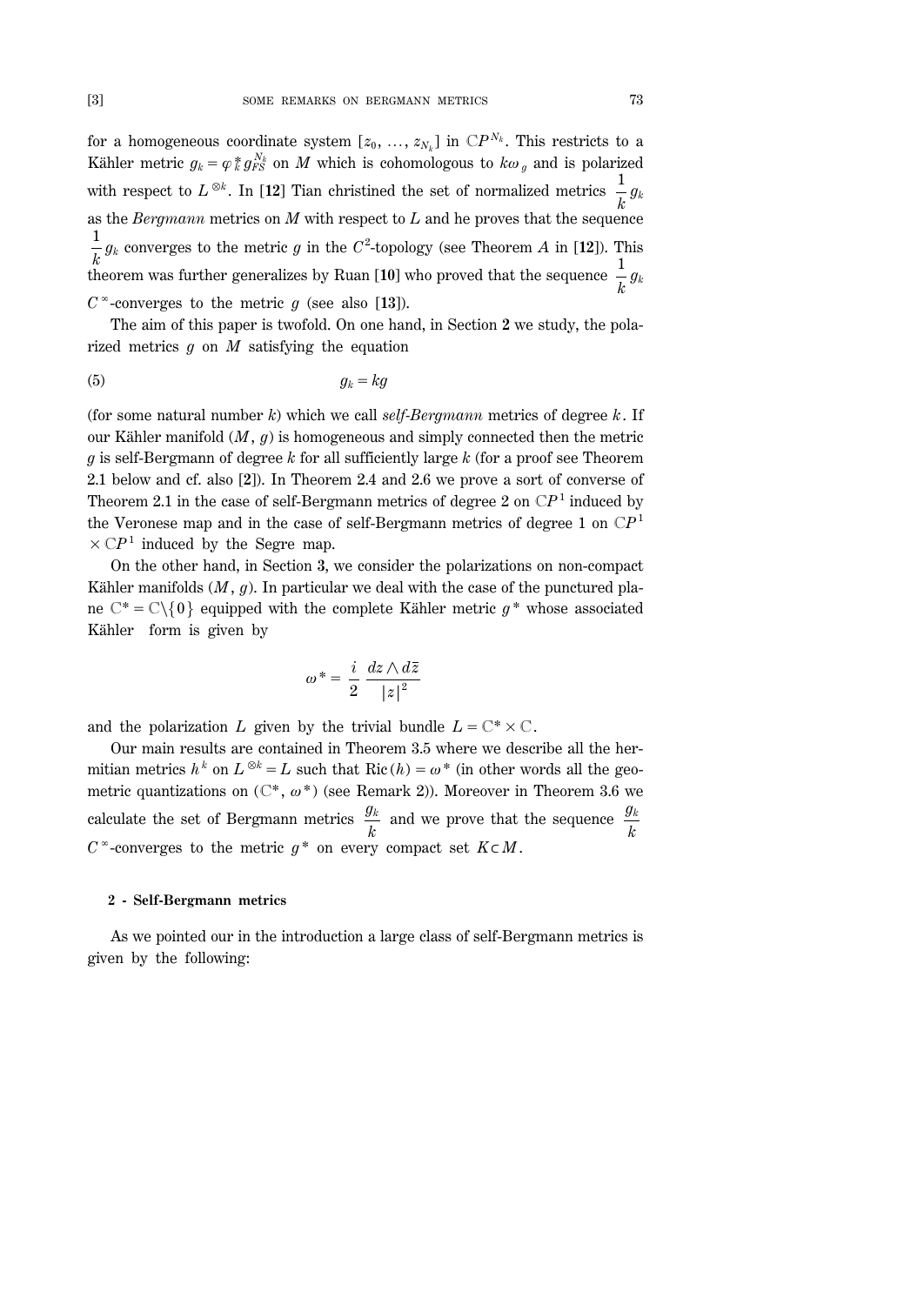74 A. LOI and D. ZUDDAS [4]

Theorem 2.1 (cfr. [2]). Let L be a polarization of a homogeneous and sim*ply-connected compact Kähler manifold* (*M*, *g*). *Then g is self-Bergmann of degree k for every sufficiently large positive integer k*.

Proof. Recall that a Kähler manifold  $(M, g)$  is homogeneous if the group Aut  $(M) \cap \text{Isom}(M, g)$  acts transitively on M, where Aut  $(M)$  denotes the group of holomorphic diffeomorphisms of *M* and Isom (*M*, *g*) the isometry group of *M*. Let *k* be large enough in such a way that the map  $\varphi_k$ :  $M \to \mathbb{C}P^{N_k}$  given by (3) is an embedding. An easy calculation shows that

(6) 
$$
\omega_{g_k} = \varphi_k^*(\omega_{FS}^{N_k}) = k\omega_g + \frac{i}{2\pi} \partial \overline{\partial} \log \sum_{j=0}^{N_k} h^k(s_j, s_j)
$$

where  $\{s_0, \ldots, s_{N_k}\}\$ is the orthonormal basis for  $(H^0(M, L^{\otimes k}, \langle \cdot, \cdot \rangle_{h^k})$ , and where  $\omega_{g_k}$ , in accordance with out notation, is the Kähler form associated to  $g_k$ . It turns out the if the manifold *M* is symply-connected then the holomorphic line bundle  $f^*L$  is isomorphic to *L* for any  $f \in Aut(M) \cap Isom(M, g)$ . Moreover the smooth function  $\sum_{j=0}^{N_k}$  $\sum_{i=1}^{N_k} h^k(s_j, s_j)$  is invariant under the group Aut  $(M) \cap \text{Isom}(M, g)$ . Therefore, if  $(M, g)$  is assumed to be homogeneous then this function is constant which, by formula (6), implies that the metric  $g$  is self-Bergmann of degree  $k$ .

Remark 2.2. Note that the condition of simply-connectedness in Theorem 2.1 can not be relaxed. In fact the *n*-dimensional complex torus *M* can be naturally endowed with a polarized flat metric *g* invariant by translation, making (*M*, *g*) into a homogeneous Kähler manifold. On the other hand the flat metric can not be the pull-back of the Fubini-Study metric via a holomorphic map (see Lemma 2.2 in [**11**] for a proof) and hence in particular condition (5) can not hold for any *k* (cf. also [**8**]).

Remark 2.3. In the terminology of quantization of a Kähler manifold  $(M, g)$  a pair  $(L, h)$  satisfying Ric  $(h) = \omega_g$  is called a *geometric quantization* of  $(M, g)$ . In the work of Cahen-Gutt-Rawnsley the function  $\sum_{j=0}^{N_k}$  $\sum_{j=1}^{N_k} h^k(s_j, s_j)$  is the central object of the theory (see [**2**], [**3**], [**4**], [**5**]). Infact it is one of the main ingredient needed to apply a procedure called *quantization by deformation* introduced by Berezin in his foundational paper [**1**]. Observe also that our definition of self-Bergmann metrics above is equivalent to the *regularity* of a quantization as defined in [**2**] and [**3**].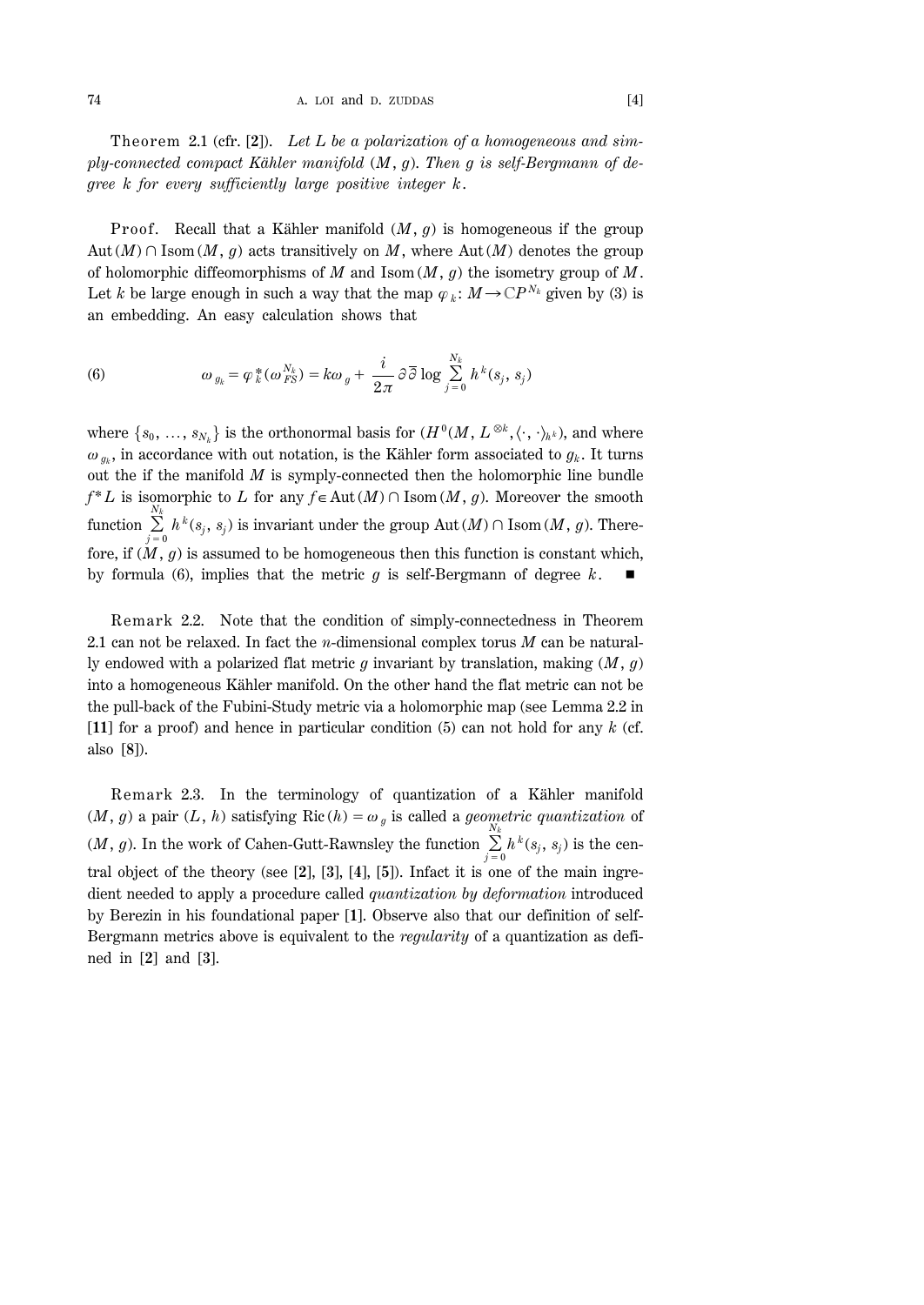In view of Theorem 2.1 the following question naturally arises: *Let* (*M*, *g*) *be a homogenous and simply connected Kähler manifold (and hence g is self-Ber* $g$ mann of degree  $k$  for  $k$  large) and let  $\tilde{g}$  be a Kähler metric on M which is self-*Bergmann of degree k. Can we conclude that also*  $\tilde{q}$  *is homogeneous, namely there exists f*  $\in$  Aut(*M*) *such that*  $\tilde{g} = f^* g$ ?

When  $M = \mathbb{C}P^N$ ,  $g = g_{\omega_{FS}^N}$  and *L* is the hyperplane bundle, then the space  $H^0(M, L)$  consisting of global holomorphic sections of *L* can be identified with the space of degree 1 homogeneous polynomials in the variables  $\{z_0, \ldots, z_n\}$ (see, e.g. [6]). Let  $\tilde{g}$  be a self-Bergmann metric of degree  $k=1$  then  $N_k = \dim H^0(M, L) - 1 = N$  and the embedding  $\varphi_1$  given by (3) goes from C*P*<sup>*N*</sup> to  $\mathbb{C}P^N$ . By the very definition of self-Bergmann metrics  $\varphi_1^* g = \tilde{g}$  and since  $\varphi_1$ belongs to the group  $Aut(CP^N) = PGL(N + 1, C)$  we deduce that the previous question has a positive answer for  $M = \mathbb{C}P^N$ ,  $g = g_{\omega_{FS}^N}$  and  $k = 1$ .

The case of self-Bergmann metrics of any degree  $k \geq 2$  on  $\mathbb{C}P^N$  is much more complicated to handle even when  $N=1$ . Nevertheless we prove the following:

Theorem 2.4. Let  $\tilde{g}$  be a self-Bergmann metric of degree 2 on  $\mathbb{C}P^1$  *induced by the Veronese map:*

(7) 
$$
\varphi : \mathbb{C}P^1 \to \mathbb{C}P^2 : [z_0, z_1] \mapsto [az_0^2, bz_0z_1, cz_1^2], a, b, c \in \mathbb{C}^*,
$$

*then there exists*  $f \in PGL(2, \mathbb{C})$  *<i>such that*  $f^*(2g) = \tilde{g}$ *, where*  $g = g_{\omega_{FS}}$ *.* 

Proof. Under the action of  $f \in PGL(2, \mathbb{C})$ , we can suppose that the map (7) is given by

$$
\varphi([z_0, z_1]) = [z_0^2, \alpha z_0 z_1, z_1^2],
$$

for  $a \in \mathbb{C}^*$  (one simply defines  $f([z_0, z_1]) = \left[\frac{1}{\sqrt{a}}\right]$  $z_0 , \; \frac{1}{\sqrt{2}}$  $\frac{1}{\sqrt{c}}z_1\Bigg]\Bigg).$ 

Observe that if  $|\alpha|^2 = A = 2$  then  $\varphi * g_{FS}^2 = \varphi * g_{FS}^2 = 2g$  which is self-Bergmann of degree *k* for large *k* by Theorem 2.1. Hence it is enough to show that if  $\tilde{g}$  is self-Bergmann of degree 2 then  $A=2$ . Let  $\tilde{h}$  denote the hermitian structure on  $H^0(M, L^{\otimes 2})$  such that Ric  $(\tilde{h}) = \omega_{\tilde{g}}$ . Since  $H^0(M, L^{\otimes 2})$  can be identified with the space homogeneous polynomials of degree 2 in  $z_0$  and  $z_1$ , in order to prove our Theorem we need to show that if  $\{z_0^2, \alpha z_0 z_1, z_1^2\}$  is a othonormal basis for  $(H^0(M, L^{\otimes 2}), \langle \cdot, \cdot \rangle_{\tilde{h}})$  then  $A = 2$ .

In the chart  $U_0 = \{z_0 \neq 0\}$ , equipped with coordinate  $z = \frac{z_1}{z_0}$ , the Kähler form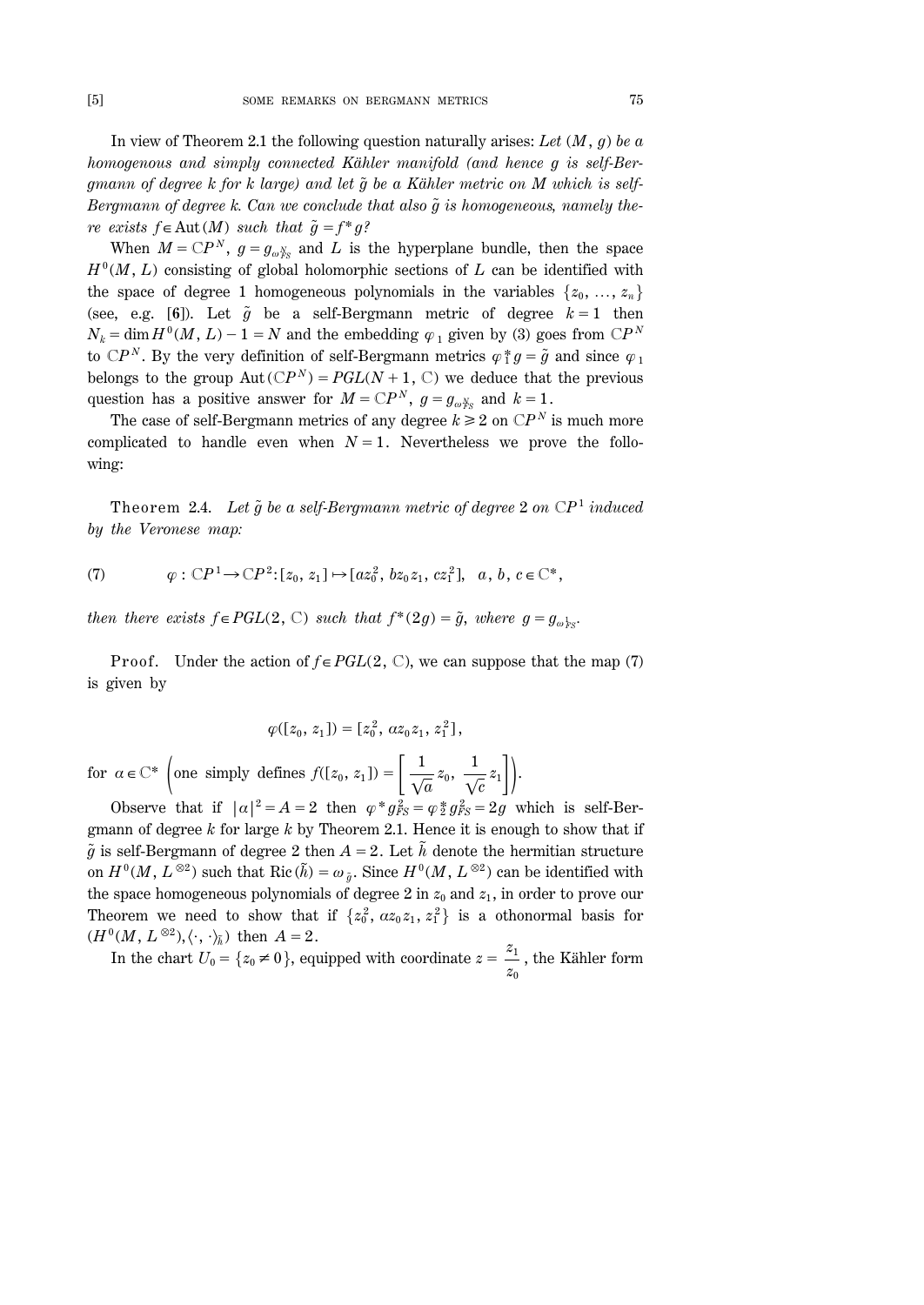$\omega_{\tilde{g}}$  associated to  $\tilde{g} = \varphi * g_{FS}^2$  is given by:

$$
\omega_{\tilde{g}} = \varphi^*(\omega_{FS}^2) = \frac{i}{2\pi} \partial \overline{\partial} \log (1 + A|z|^2 + |z|^4) = \frac{i}{2\pi} \frac{A + 4|z|^2 + A|z|^4}{(1 + A|z|^2 + |z|^4)^2} dz \wedge d\overline{z}.
$$

Let  $P(z_0, z_1)$  and  $Q(z_0, z_1)$  be homogeneous polynomials of degree 2 in  $z_0$  and  $z_1$ . We denote by small letter  $p$  and  $q$  their expression in  $U_0$ , namely  $p(z) = P\left(1, \frac{z_1}{z_2}\right)$  $\left(\frac{z_1}{z_0}\right)$  and  $q(z) = Q\left(1, \frac{z_1}{z_0}\right)$  $\left(\frac{z_1}{z_0}\right)$ . With the above notation the hermitian structure  $\tilde{h}$  on  $U_0$  is given by:

$$
\tilde{h}(P, Q) = \frac{p(z) q(\bar{z})}{1 + A |z|^2 + |z|^4}.
$$

Hence,

$$
\langle P, Q \rangle_{\tilde{h}} = \int_{\mathbb{C}P^1} \tilde{h}(P, Q) \omega_{\tilde{g}} = \int_{\mathbb{C}} \frac{(A + 4 |z|^2 + A |z|^4) p(z) q(\overline{z})}{(1 + A |z|^2 + |z|^4)^3} \frac{i}{2\pi} dz \wedge d\overline{z}.
$$

This can be written in polar coordinates  $z = re^{i\theta}$  as

$$
\langle P, Q \rangle_{\tilde{h}} = \frac{1}{\pi} \int_{r=0}^{+\infty} \frac{(A + 4r^2 + Ar^4) p(re^{i\theta}) q(re^{-i\theta})}{(1 + Ar^2 + r^4)^3} r dr d\theta.
$$

By the change of variable  $r^2 = \varrho$ , one obtains:

(8) 
$$
\langle P, Q \rangle_{\tilde{h}} = \frac{1}{2\pi} \int_{\varrho=0}^{+\infty} \frac{(A + 4\varrho + A\varrho^{2}) p(\sqrt{\varrho}e^{i\theta}) q(\sqrt{\varrho}e^{-i\theta})}{(1 + A\varrho + \varrho^{2})^{3}} d\varrho.
$$

It follows immediately by (8) that  $\{z_0^2, z_0 z_1, z_2^2\}$  (which on  $U_0$  is given by  $\{1, z, z^2\}$  is an orthogonal basis of  $(H^0(M, L^{\otimes 2}), \langle \cdot, \cdot \rangle_{\tilde{h}})$ . Furthermore,

$$
||z_0||_h^2 = \int_0^{\pi} \frac{(A + 4\varrho + A\varrho^2)}{(1 + A\varrho + \varrho^2)^3} d\varrho,
$$
  

$$
||az_0 z_1||_h^2 = A \int_{\varrho=0}^{\pi} (A\varrho + 4\varrho^2 + A\varrho^3)(1 + A\varrho + \varrho^2)^3 d\varrho,
$$
  

$$
||z_2^2||_h^2 = \int_0^{\pi} \frac{(A\varrho^2 + 4\varrho^3 + A\varrho^4)}{(1 + A\varrho + \varrho^2)^3} d\varrho.
$$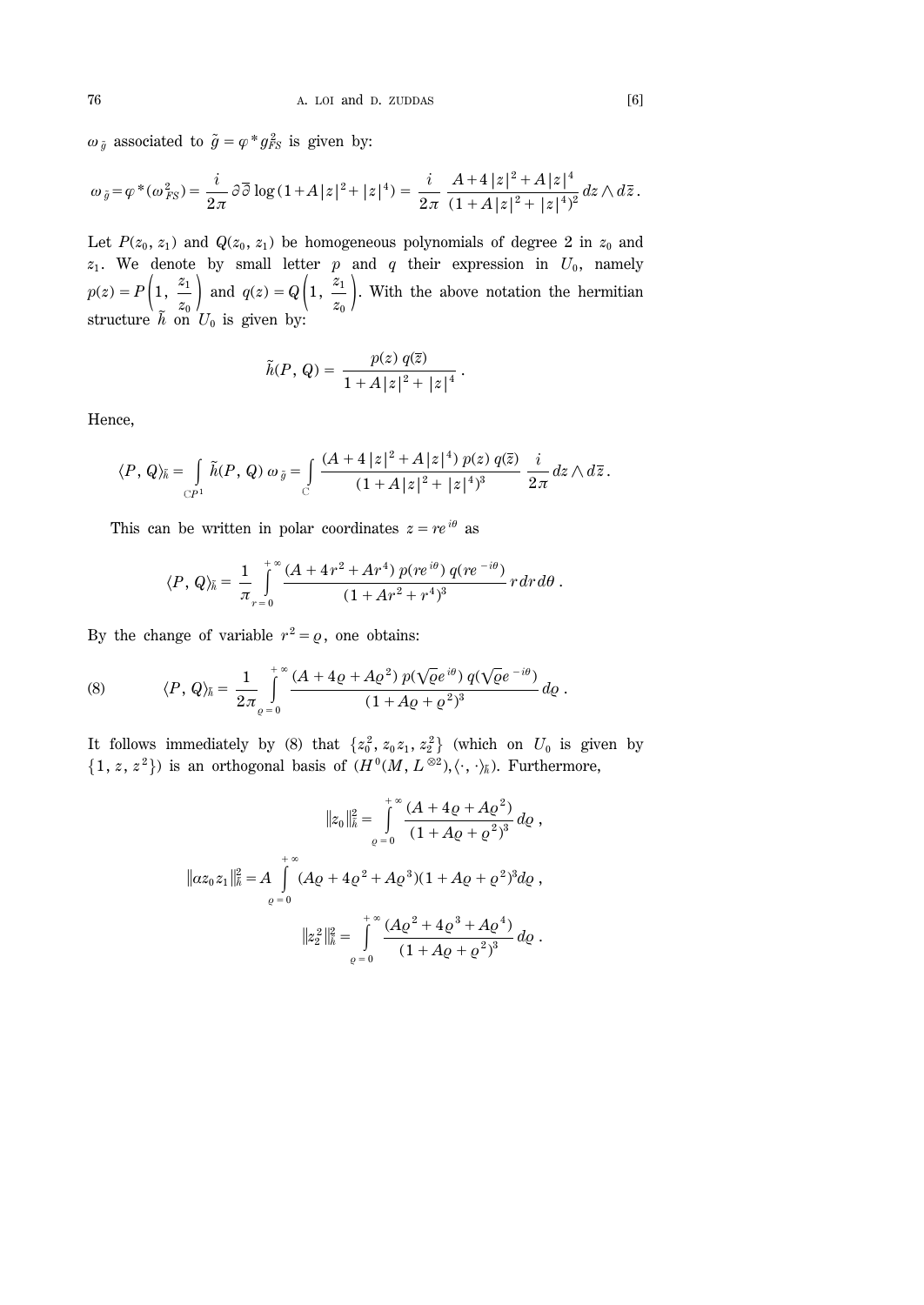A direct calculation, using Lemma 2.5 below gives:

(9) 
$$
\|z_0\|_{\tilde{h}}^2 = \left(\frac{A^3}{4} - A\right)I_3 + \frac{A}{4}I_2 + 1 - \frac{A^2}{8},
$$

(10) 
$$
\|az_0z_1\|_{\tilde{h}}^2 = \left(\frac{A^3}{2} - \frac{A^5}{8}\right)I_3 + \left(A - \frac{3A^3}{8}\right)I_2 + \frac{A^4}{16},
$$

$$
(11) \t\t ||z_2^2||_h^2 = \left(\frac{A^5}{16} - \frac{A^3}{4}\right)I_3 + \left(\frac{3A^3}{8} - \frac{5A}{4}\right)I_2 + \frac{3A}{8}I_1 + 1 - \frac{3A^2}{16} - \frac{A^4}{32}.
$$

Hence it remains to show that if  $A \neq 2$ , then either  $||z_0||_h^2 \neq A||z_0z_1||_h^2$ , or  $||z_0||_h^2$  $\leq ||z_2||_h^2$ . Indeed we prove that  $||z_0||_h^2 \neq A||z||_h^2$ . Suppose, by a contradiction that  $||z_0||_h^2 = A||z_0 z_1||_h^2$ . By subtracting (9) from (10) one obtains:

(12) 
$$
-32 + 6A^2 + 3A^4 - 12AI_1 + (72A - 24A^3)I_2 + 6A^3(A^2 - 4)I_3 = 0.
$$

We distinguish two cases:  $0 < A < 2$  and  $A > 2$ .

For  $0 < A < 2$ , we easily obtain:

$$
I_1 = \frac{\pi}{\sqrt{4 - A^2}} - \frac{2}{\sqrt{4 - A^2}} \arctan \frac{A}{\sqrt{4 - A^2}},
$$
  
\n
$$
I_2 = \frac{2\pi}{(\sqrt{4 - A^2})^3} - \frac{A}{4 - A^2} - \frac{4}{(\sqrt{4 - A^2})^3} \arctan \frac{A}{\sqrt{4 - A^2}},
$$
  
\n
$$
I_3 = \frac{6\pi}{(\sqrt{4 - A^2})^5} + \frac{A^3 - 10A}{2(4 - A^2)^2} - \frac{12}{(\sqrt{4 - A^2})^5} \arctan \frac{A}{\sqrt{4 - A^2}}.
$$

By (12) one gets:

$$
-(8+A^2)\sqrt{4-A^2}+6A\pi-12A\arctan\frac{A}{\sqrt{4-A^2}}=0,
$$

which can be easily seen to be impossible for  $0 < A < 2$ . Indeed the function  $F(A)$  $= -(8+A^2)\sqrt{4-A^2} + 6A\pi - 12A$  arctan  $\frac{A}{\sqrt{4A^2}}$  $\sqrt{4-A^2}$ satisfies  $F(0) = -16$ ,  $\lim_{A \to 2^{-}} F(A) = 0, F'(0) = 6\pi, \lim_{A \to 2^{-}} F'(A) = 0$  and  $\overline{F''}(A) = -6\sqrt{4 - A^2}$  which implies that  $F(A) < 0$  on the interval  $(0, 2)$ .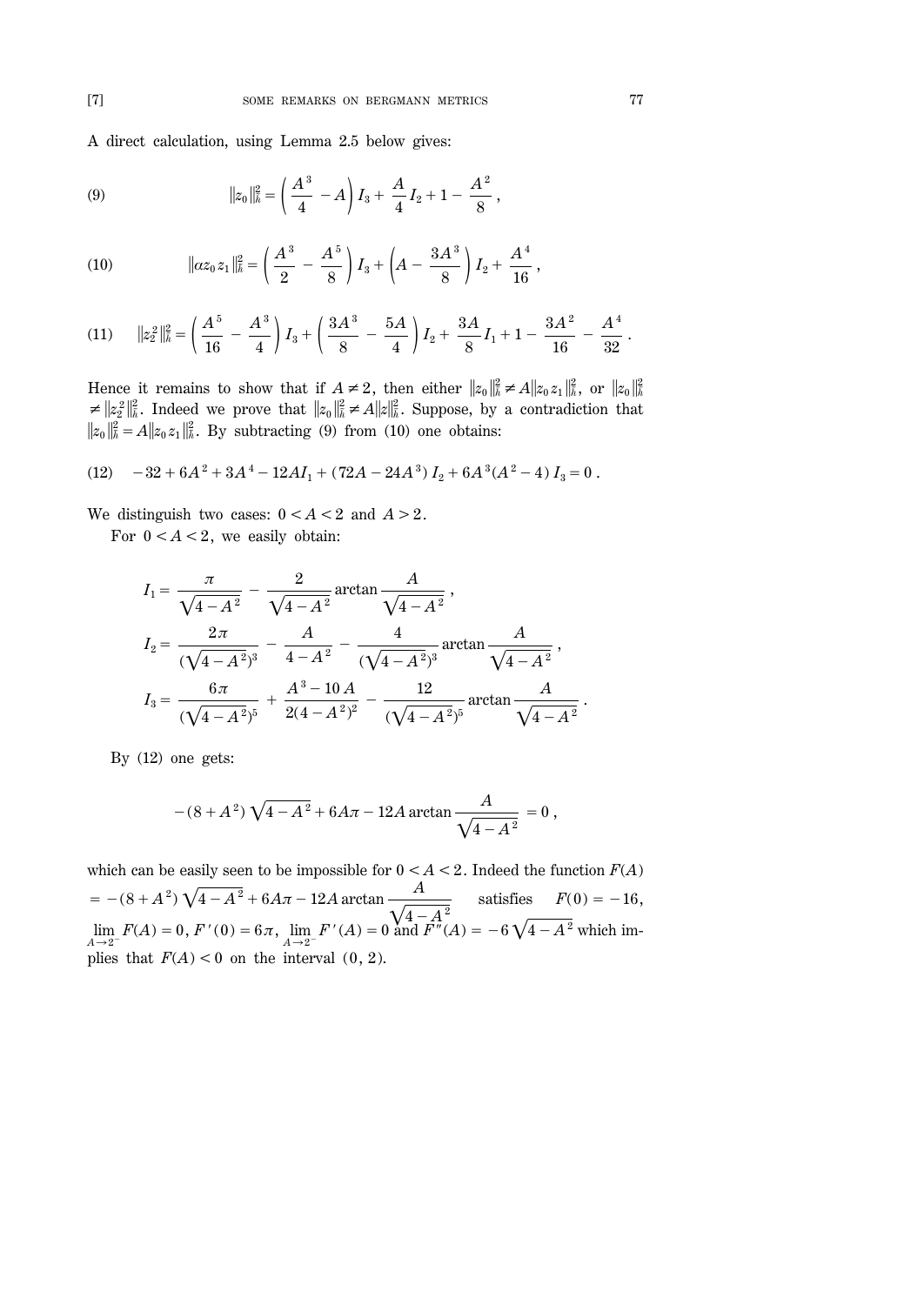For  $A > 2$ , we get:

$$
I_1 = -\frac{1}{\sqrt{A^2 - 4}} \log \frac{A - \sqrt{A^2 - 4}}{A + \sqrt{A^2 - 4}} ,
$$
  
\n
$$
I_2 = \frac{A}{A^2 - 4} + \frac{2}{(\sqrt{A^2 - 4})^3} \log \frac{A - \sqrt{A^2 - 4}}{A + \sqrt{A^2 - 4}} ,
$$
  
\n
$$
I_3 = \frac{A^3 - 10A}{2(A^2 - 4)^2} - \frac{6}{(\sqrt{A^2 - 4})^5} \log \frac{A - \sqrt{A^2 - 4}}{A + \sqrt{A^2 - 4}}
$$

By (12) one gets:

$$
(8+A^2)\sqrt{A^2-4}+6A\,\log\frac{A-\sqrt{A^2-4}}{A+\sqrt{A^2-4}}=0\,,
$$

which can not hold for  $A > 2$ .

Indeed the function  $G(A) = (8 + A^2) \sqrt{A^2 - 4} + 6A \log \frac{A - \sqrt{A^2 - 4}}{A}$  $A + \sqrt{A^2 - 4}$ satisfies lim  $\lim_{A \to 2^+} F(A) = \lim_{A \to 2^+} F'(A) = 0$ ,  $\lim_{A \to +\infty} F(A) = \lim_{A \to +\infty} F'(A) = +\infty$ , and  $F''(A)$  $=6\sqrt{A^2-4}$  which implies that  $F(A) > 0$  on  $(2, +\infty)$ .

Lemma 2.5. *The following equalities hold:* 

$$
\int_{\varrho=0}^{+\infty} \frac{\varrho}{(1+A\varrho+\varrho^2)^3} d\varrho = \frac{1}{4} - \frac{A}{2} I_3;
$$
\n
$$
\int_{\varrho=0}^{+\infty} \frac{\varrho}{(1+A\varrho+\varrho^2)^3} d\varrho = \frac{1}{4} I_2 + \frac{A^2}{4} I_3 - \frac{A}{8};
$$
\n
$$
\int_{\varrho=0}^{+\infty} \frac{\varrho}{(1+A\varrho+\varrho^2)^3} d\varrho = \frac{1}{4} + \frac{A^2}{16} - \frac{3A}{8} I_2 - \frac{A^3}{8} I_3;
$$
\n
$$
\int_{\varrho=0}^{+\infty} \frac{\varrho}{(1+A\varrho+\varrho^2)^3} d\varrho = \frac{3}{8} I_1 + \frac{3A^2}{8} I_2 + \frac{A^4}{16} I_3 - \frac{5A}{16} - \frac{A^3}{32},
$$

.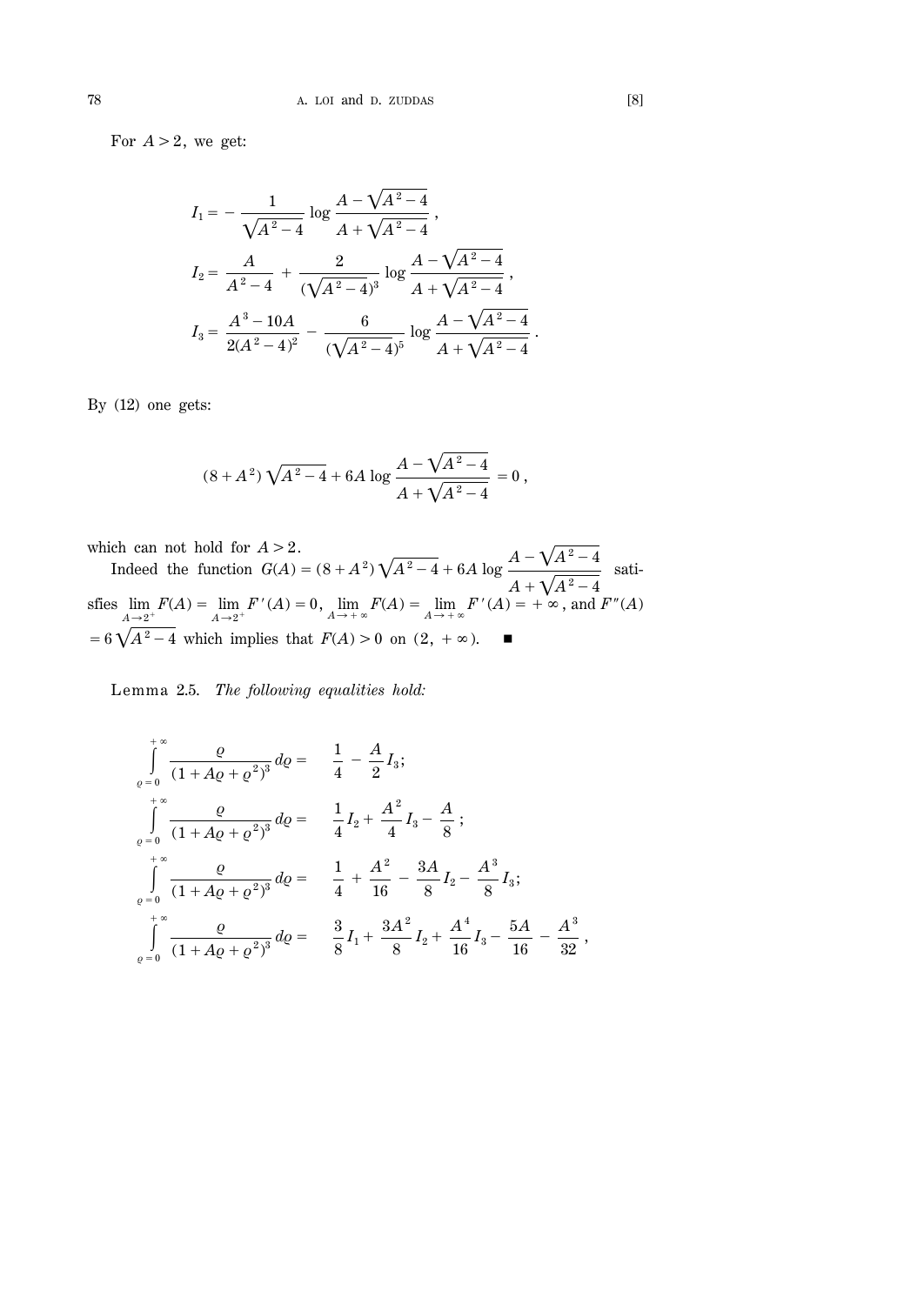*where*

$$
I_n = \int_{\varrho=0}^{+\infty} \frac{1}{(1 + A\varrho + \varrho^2)^n} \, d\varrho, \quad n = 1, 2, 3.
$$

Proof. Direct calculation integrating by parts.

Let consider now  $M = CP^1 \times CP^1$  endowed with the metric  $g = g_{FS}^1 + g_{FS}^1$ which we know to be self-Bergmann of degree *k* for all *k* (compare Theorem 2.1). In this case the map  $\varphi_1$  (given by 3)) (which satisfies  $\varphi_1^* g_{FS}^3 = g$ ) is given by:

$$
\varphi_1: \mathbb{C}P^1 \times \mathbb{C}P^1 \to \mathbb{C}P^3: ([z_0, z_1], [w_0, w_1]) \mapsto [z_0w_0, z_0w_1, z_1w_0, z_1w_1].
$$

The polarization *L* on *M* is the restriction to *M* of the hyperplane bundle on  $\mathbb{C}P^3$ via the map  $\varphi_1$  and a basis of  $H^0(M, L)$  is  $\{z_0 w_0, z_0 w_1, z_1 w_0, z_1 w_1\}.$ 

Theorem 2.6. Let  $\tilde{g}$  be a self-Bergmann metric of degree  $k=1$  on  $M=\mathbb{C}P^1$  $\times$  CP<sup>1</sup> induced by the Segree embedding  $\varphi$  :  $M \rightarrow CP^3$  given by:

 $\varphi([z_0, z_1], [w_0, w_1]) \mapsto [az_0 w_0, bz_0 w_1, cz_1 w_0, dz_1 w_1], a, b, c, d \in \mathbb{C}^*.$ 

*Then there exists*  $f \in Aut(M) = PGL(2, \mathbb{C}) \times PGL(2, \mathbb{C})$  *such that*  $f^*g = \tilde{g}$ *.* 

Proof. The proof follows the same pattern of that of Theorem 2.4. First of all under the action of  $f \in Aut(M)$ , we can suppose that the map (13) is given by

 $\varphi([z_0, z_1], [w_0, w_1]) = [\alpha z_0 w_0, z_0 w_1, z_1 w_0, z_1 w_1],$ 

for  $\alpha \in \mathbb{C}^*$ . Indeed one takes  $f([z_0, z_1], [w_0, w_1]) = \left[ \frac{1}{b} z_0, \frac{1}{d} z_1 \right], \left[ \frac{d}{c} w_0, w_1 \right]$ . Hence it is enough to show that if  $\tilde{g} = \varphi * g_{FS}^3$  is a self-Bergmann metric of degree 1 then  $A = |\alpha|^2 = 1$ . Let  $\tilde{h}$  be the hermitian structure on  $H^0(M, L)$  such that  $Ric(\tilde{h}) = \omega_{\tilde{g}}$ . In order to prove our Theorem it suffices to show that if  $\{az_0 w_0, z_0 w_1, z_1 w_0, z_1 w_1\}$  is a othonormal basis for  $(H^0(M, L), \langle \cdot, \cdot \rangle_{\tilde{h}})$  then *A* = 1. Let  $U \cong \mathbb{C}^2$  be the chart on *M* defined by  $(z_0, w_0) \neq (0, 0)$  equipped with coordinates  $(z, w) = \left(\frac{z_1}{z_0}\right)$  $, \frac{w_1}{w_1}$  $\left(\frac{w_1}{w_0}\right)$ . We can easily calculate the Kähler form  $\omega_{\tilde{g}}$  $=\varphi^*(\omega_{FS}^3)$  on *U* and obtain:

$$
\omega_{\tilde{g}}^2 = \omega_g \wedge \omega_g = \frac{A(1+|z|^2+|w|^2)+|z|^2|w|^2}{(A+|z|^2+|w|^2+|z|^2|w|^2)^3} dv,
$$
  
where  $dv = \left(\frac{i}{2\pi}\right)^2 dz \wedge d\overline{z} \wedge dw \wedge d\overline{w}.$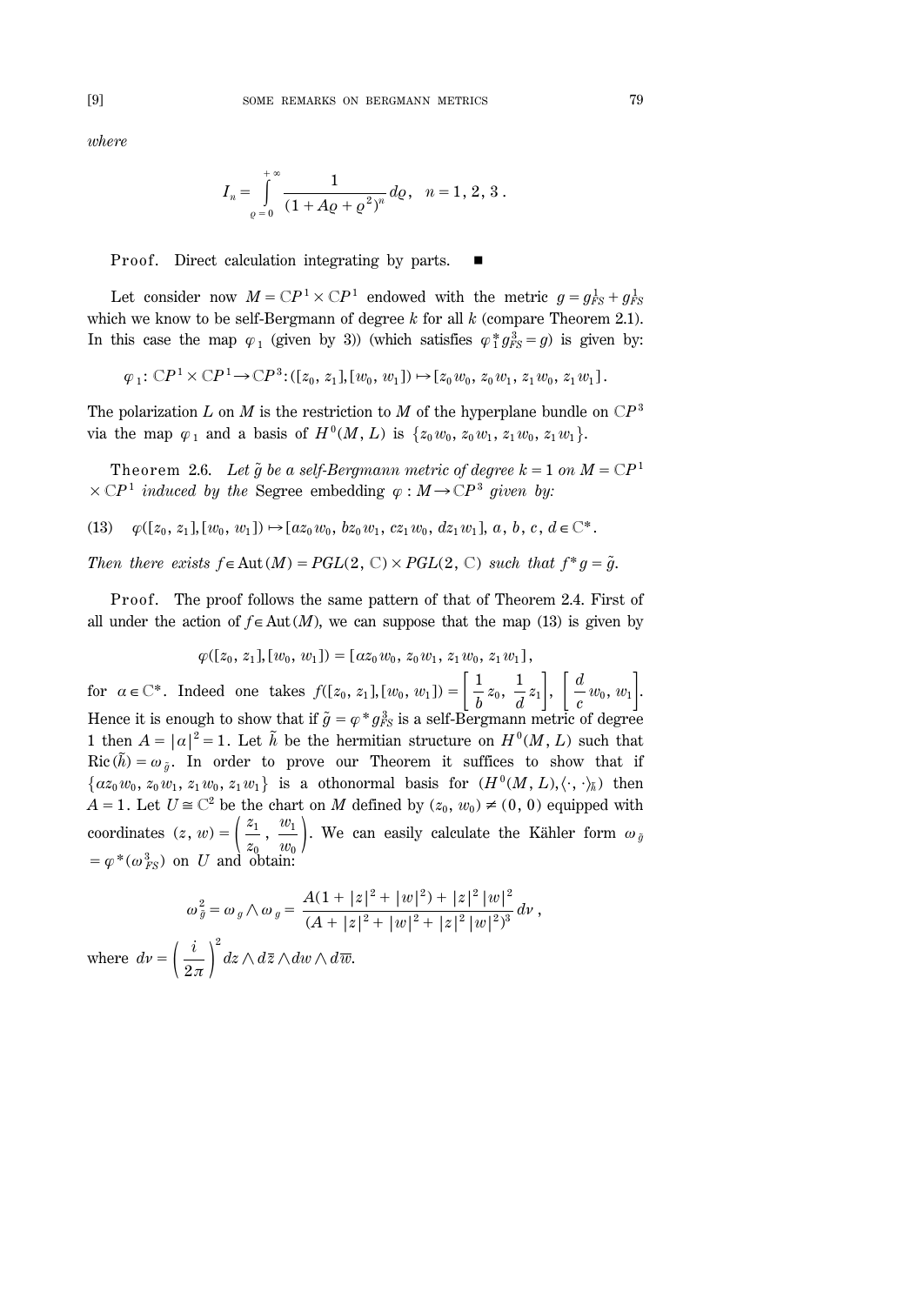Let  $P \in H^0(M, L) = \text{span} \{z_0 w_0, z_0 w_1, z_1 w_0, z_1 w_1\}$ . We denote by small letter *p* its expression in the chart *U*, namely  $p(z, w) = P\left(1, \frac{w_1}{w_0}\right)$  $\frac{z_1}{z_2}$ *z*0  $\frac{z_1}{z_2}$ *z*0  $w_1$  $\frac{w_1}{w_0}$  ). With the above notation the hermitian structure  $\tilde{h}$  on *U* is given by:

$$
\tilde{h}(P, Q) = \frac{p(z, w) q(\overline{z}, \overline{w})}{A + |z|^2 + |w|^2 + |z|^2 |w|^2}.
$$

Hence,

$$
\langle P, Q \rangle_{\tilde{h}} = \int\limits_{M} \tilde{h}(P, Q) \, \frac{\omega_{\tilde{g}}^2}{2!} = \frac{1}{2} \int\limits_{C^2} \frac{(A(1+|z|^2 + |w|^2) + |z|^2 |w|^2) \, p \overline{q}}{(A + |z|^2 + |w|^2 + |z|^2 |w|^2)^4} \, dv \, ,
$$

for  $P$ ,  $Q \in H^0(M, L)$ .

It follows that  $\{az_0 w_0, z_0 w_1, z_1 w_0, z_1 w_1\}$  (which on *U* is given by  $\{a, w, z, zw\}$  is a othogonal basis of  $(H^0(M, L), \langle \cdot, \cdot \rangle_{\tilde{h}})$ . By passing in polar coordinates, a straightforward calculation gives:

(14) 
$$
\|az_0w_0\|_{\tilde{h}}^2 = \|z_1w_1\|_{\tilde{h}}^2 = \frac{1 - 3A + 2A^2 - A \log A}{48(A - 1)^2}
$$

and

(15) 
$$
||z_0 w_1||_h^2 = ||z_1 w_0||_h^2 = \frac{2 - 3A + A^2 + A \log A}{48(A - 1)^2}.
$$

It is now easy to see that (14) and (15) are equal if and only if  $A=1$  which concludes the proof of our theorem.  $\blacksquare$ 

# **3 - Quantizations and Bergmann metrics of** (C\*, *g* \*)

In this section we consider the case of a complete Kähler manifold (*M*, *g*). Let *L* be a holomorphic line bundle on *M* endowed with an hermitian structure *h*. Following Tian (Sect. 4 in [12]) we denote by  $H_{(2)}^{0}(M, L^{\otimes k})$  the Hilbert space consisting of all  $L^2$  integrable global holomorphic sections of  $L^{\otimes k}$ , namely

$$
s \in H^0_{(2)}(M, L^{\otimes k}) \Leftrightarrow \langle s, s \rangle_{h^k} = \int_M h^k(s(x), s(x)) \frac{\omega_g^n(x)}{n!} < \infty.
$$

Let  $\{s_j\}_{j\geq 0}$  be an orthonormal basis of  $(H_{(2)}^0(M, L^{\otimes k}), \langle \cdot, \cdot \rangle_{h^k})$ . One if his main re-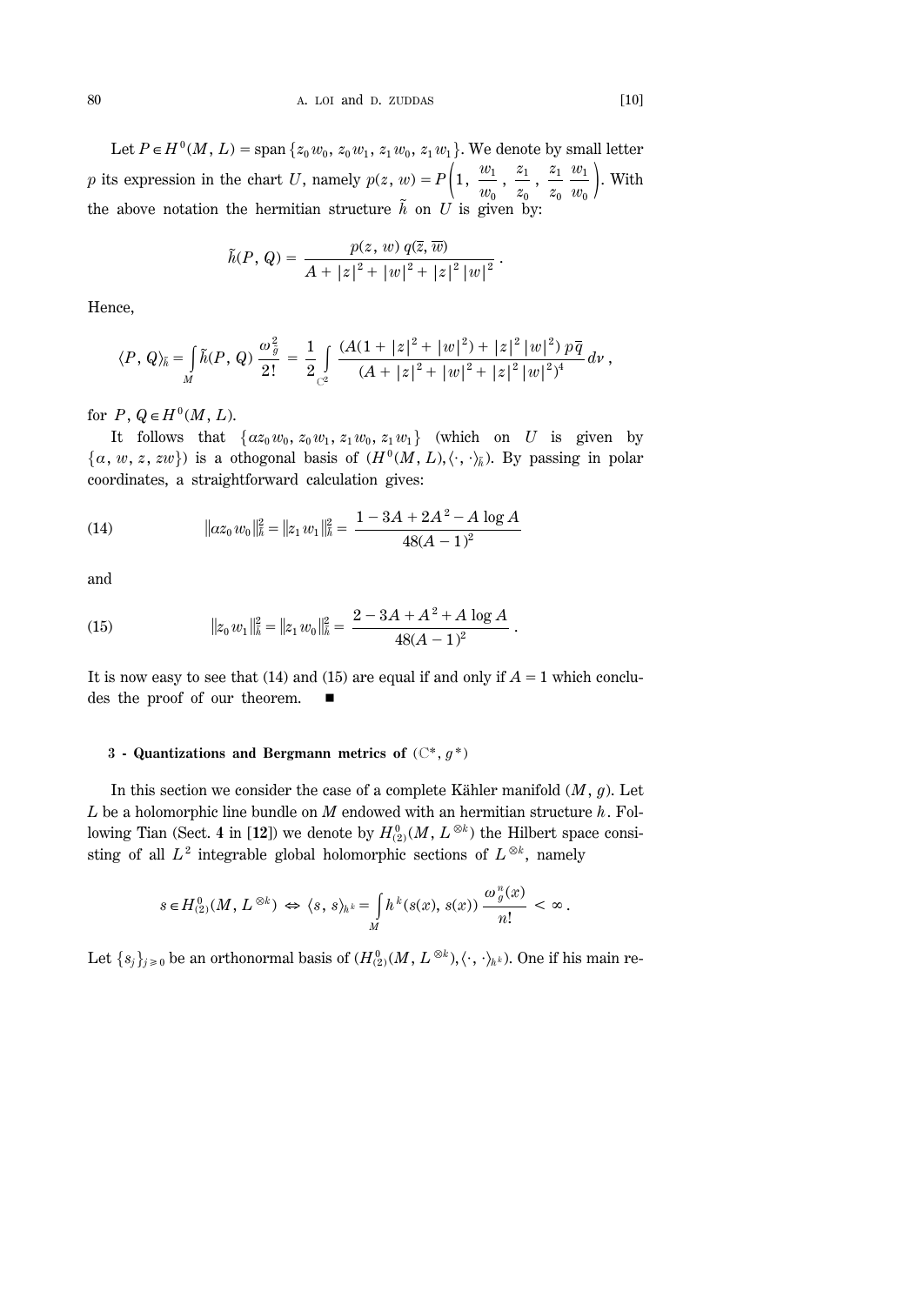sult, which generalizes the above mentioned Theorem A, is summarized in the following:

Theorem 3.1. *(Tian)* Let M be a complete Kähler manifold with a polari*zed Kähler metric g and let L be a holomorphic line bundle with hermitian metric h such that its Ricci curvature form satisfies:* Ric $(h) = \omega_a$ . Then for any *compact set K*%*M and k sufficiently large*

(16) 
$$
\omega_k = \frac{i}{2\pi} \partial \overline{\partial} \log \sum_{j=0}^{+\infty} |s_j|^2
$$

*defines a Kähler form on K*. *Moreover if gk denotes the Kähler metric on K associated to*  $\omega_k$  (*i.e.*  $\omega_{g_k} = \omega_k$ ) *then the sequence of metrics*  $\frac{g_k}{k}$ <br>*K*<sup>*k*</sup> *k C*2 *-converges to the Kähler metric g on K*.

As in the compact case, a geometric quantization of a complete Kähler manifold  $(M, g)$  is given by a pair  $(L, h)$ , where L is a holomorphic line bundle on M equipped with a hermitian metric *h* such that Ric  $(h) = \omega_q$  (see Remark 2.3)). The metrics  $\frac{g_k}{k}$  (defined only on compact sets  $K \subset M$ ) are called the *Bergmann metrics* on (*M*, *g*).

Remark 3.2. In analogy with the compact case, we say that a Kähler metric on a complete manifold is *self-Bergmann* of degree *k* if  $g_k = kg$ . Observe that this implies that  $g_k$  is globally defined on *M* and not only in a compact set  $K \subset M$ . A slight modification of Theorem 2.1 shows that in a homogeneous and simply-connected Kähler manifold (*M*, *g*) then the metric *g* is self-Bergmann of degree *k* for all k. Therefore, for example, the flat metric on the complex Euclidean space  $\mathbb{C}^n$  is self-Bergmann of degree *k*.

In order to describe all the geometric quantizations of a Kähler manifold  $(M, g)$  one gives the following (cf. e.g. [9]):

Definition 3.3. *Two holomorphic hermitian line bundles*  $(L_1, h_1)$  and  $(L_2, h_2)$  on a Kähler manifold  $(M, g)$  are called equivalent if there exists an iso*morphism of holomorphic line bundles*  $\psi : L_1 \rightarrow L_2$  *such that*  $\psi^* h_2 = h_1$ .

Let us denote by [L, h] the equivalence class of  $(L, h)$  and by  $\mathcal{L}(M, g)$  the set of equivalence classes. We refer the reader to [**2**] for the proof of the following: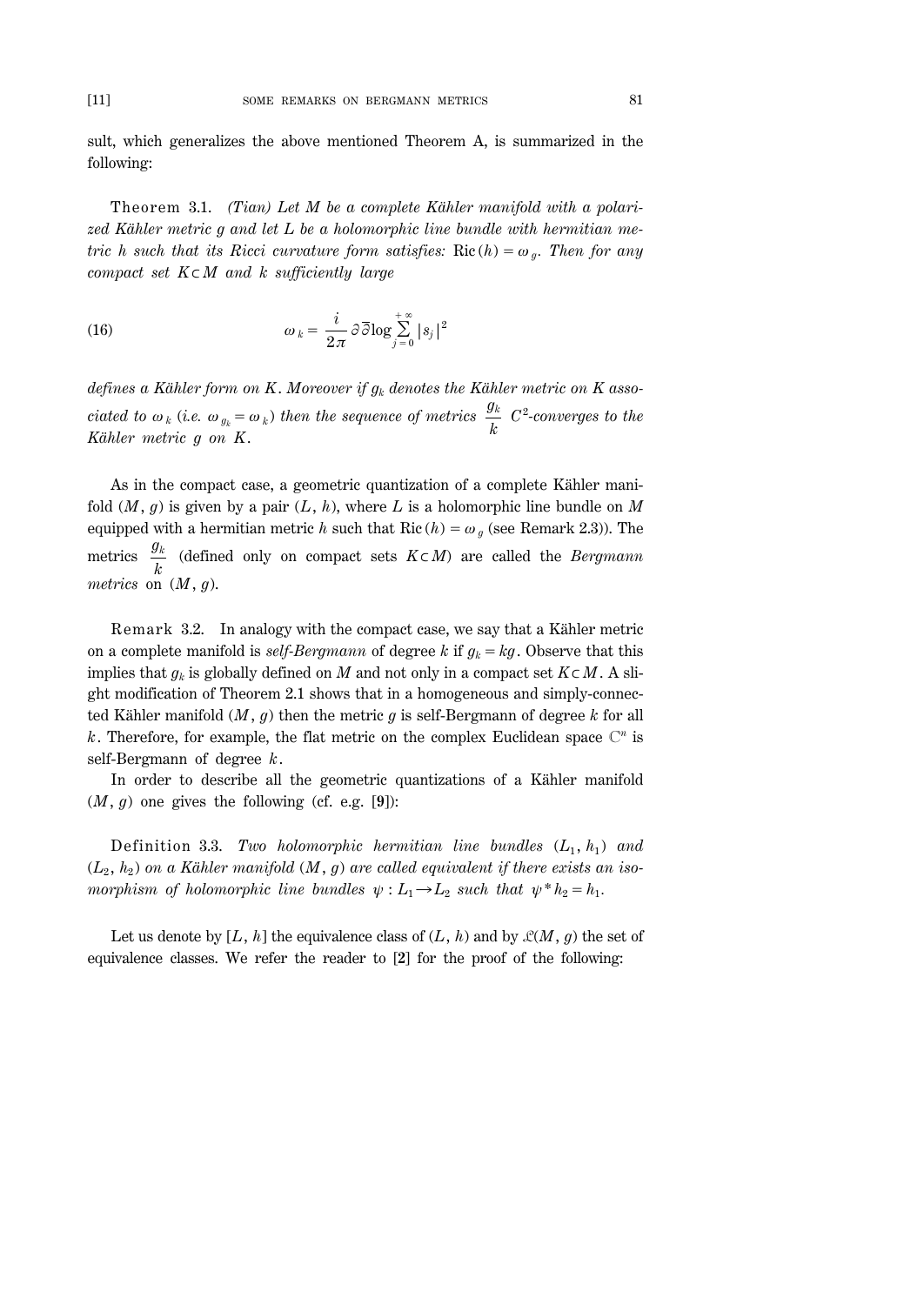Theorem 3.4. *The group*  $Hom(\pi_1(M), S^1)$  *acts transitively on the set of equivalence classes* L(*M*, *g*).

In Theorem 3.5 below we describe this action in the case of  $(\mathbb{C}^*, g^*)$ . We first observe that any holomorphic line bundle *L* on C\* is holomorphically trivial. Let *h* be the hermitian metric on *L* given by:

$$
h(f(z), f(z)) = e^{-\frac{-\pi}{2} \log^2 |z|^2} |f(z)|^2.
$$

for a holomorphic function *f* on  $\mathbb{C}^*$ . It is easily seen that Ric  $(h_0) = \omega^*$  and hence *L* is a quantization of  $(\mathbb{C}^*, g^*)$ . We can prove now the first result of this section:

Theorem 3.5. *The group* 

$$
\mathrm{Hom}\,(\pi_1(\mathbb{C}^*), S^1) = \mathrm{Hom}\,(\mathbb{Z}, S^1) \cong S^1 \cong \frac{\mathbb{R}}{\mathbb{Z}}
$$

*acts on the set of equivalence classes*  $\mathcal{L}(\mathbb{C}^*, g^*)$  *by defining:* 

(17) 
$$
[\lambda] \cdot (L, h) = (L, h_\lambda),
$$

*where* [ $\lambda$ ] *denotes the equivalence class of*  $\lambda$  *in*  $S^1 \cong \frac{R}{\epsilon}$ Z *and h<sup>l</sup> is the hermitian metric on L defined by:*

(18) 
$$
h_{\lambda}(f(z), f(z)) = |z|^{2\lambda} h(f(z), f(z)),
$$

*for a holomorphic function f on* C\*.

Proof. Let  $\lambda$  and  $\mu$  be real numbers such that  $\lambda - \mu \in \mathbb{Z}$ . It is easy to see that the map

$$
\psi: (L, h_{\mu}) \to (L, h_{\lambda}): (z, t) \mapsto (z, z^{\nu - \lambda} t)
$$

is a holomorphic automorphism of the trivial bundle and  $\psi^*(h_\lambda) = h_\nu$ , namely  $[L_0, h_\mu] = [L_0, h_\lambda]$ . Furthermore, if  $\lambda - \mu \notin \mathbb{Z}$  then  $[L, h_\lambda] \neq [L, h_\mu]$ . Indeed, sup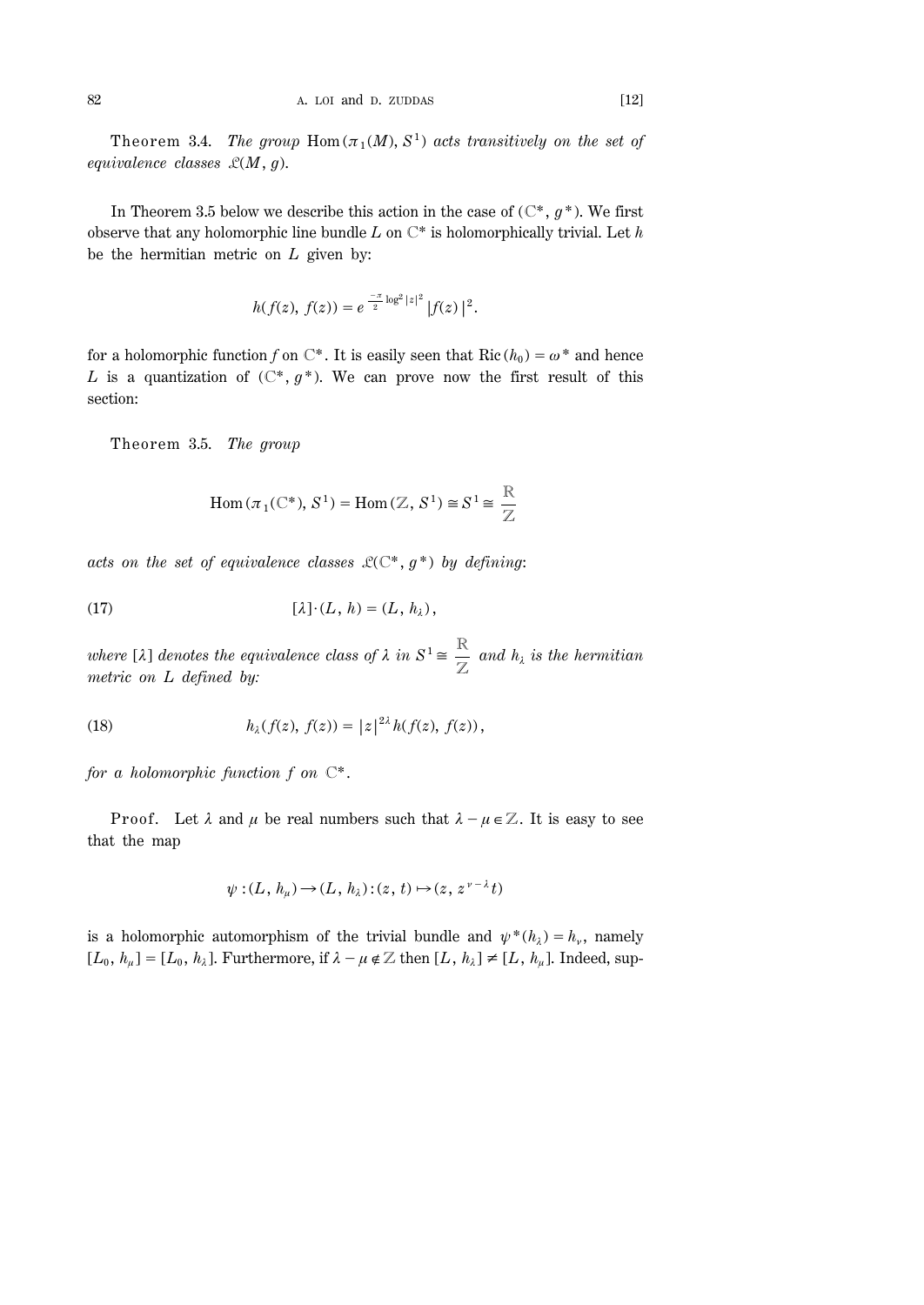pose that  $\psi: L \rightarrow L$  is a holomorphic automorphism of the trivial bundle, such that  $\psi^* h_\lambda = h_\mu$ . It follows that  $\psi(z, t) = (z, f(z) t)$ , where *f* is a holomorphic function on C<sup>\*</sup>, satisfying  $|f(z)|^2 = |z|^{2(\mu - \lambda)}$ . This is impossible unless  $\lambda - \mu$  is an integer.  $\blacksquare$ 

Given a natural number *k* it follows immediately that the trivial bundle *L* endowed with the hermitian structure

$$
h^k(f(z), f(z)) = e^{-\frac{-k\pi}{2}\log^2|z|^2} |f(z)|^2
$$

defines a quantization of  $(\mathbb{C}^*, kg^*)$ . By Theorem 3.5 we know that every class in  $\mathcal{L}(\mathbb{C}^*, k g^*)$  can be represented by a pair  $(L, h^k)$ , where

(19) 
$$
h_{\lambda}^{k}(f(z), f(z)) := e^{-\frac{k\pi}{2}\log^{2}|z|^{2}}|z|^{2\lambda}|f(z)|^{2},
$$

and two such pairs  $(L, h_k^k)$  and  $(L, h_\mu^k)$  are equivalent iff  $[\lambda] = [\mu]$ . In what follows, to simplify the notation, we consider the class corresponding to  $\lambda = 0$ , namely the trivial bundle *L* on C\* endowed with the hermitian metric

$$
h^k(f(z), f(z)) := e^{-\frac{-k\pi}{2}\log^2|z|^2} |f(z)|^2.
$$

It follows that the space  $(H_{(2)}^0(\mathbb{C}^*, L), \langle \cdot, \cdot \rangle_{h^k})$ , which we will denote by  $\mathcal{H}_k$ , equals the space of holomorphic functions  $f$  in  $\mathbb{C}^*$  such that

$$
||f||_{h^k}^2 = \langle f, f \rangle_{h^k} = \int_{\mathbb{C}^*} e^{-\frac{k\pi}{2} \log^2 |z|^2} |f(z)|^2 k \frac{i}{2} \frac{dz \wedge d\overline{z}}{|z|^2} < +\infty.
$$

One can check that the functions  $z^j$ , with  $j \in \mathbb{Z}$ , form an orthogonal system for  $\mathcal{H}_k$ . Since every holomorphic function in  $\mathbb{C}^*$  can be expanded in Laurent series, it follows that  $z^j$  are in fact a complete orthogonal system. Their norms are given by

$$
||z^{j}||_{h_{0}^{k}}^{2} = k \int_{C^{*}} e^{\frac{-k\pi}{2} \log^{2} |z|^{2}} |z|^{2j} \frac{i}{2} \frac{dz \wedge d\overline{z}}{|z|^{2}}
$$

$$
= k\pi \int_{0}^{+\infty} e^{\frac{-k\pi}{2} \log^{2} r^{2}} r^{2j} \frac{2r}{r^{2}} dr.
$$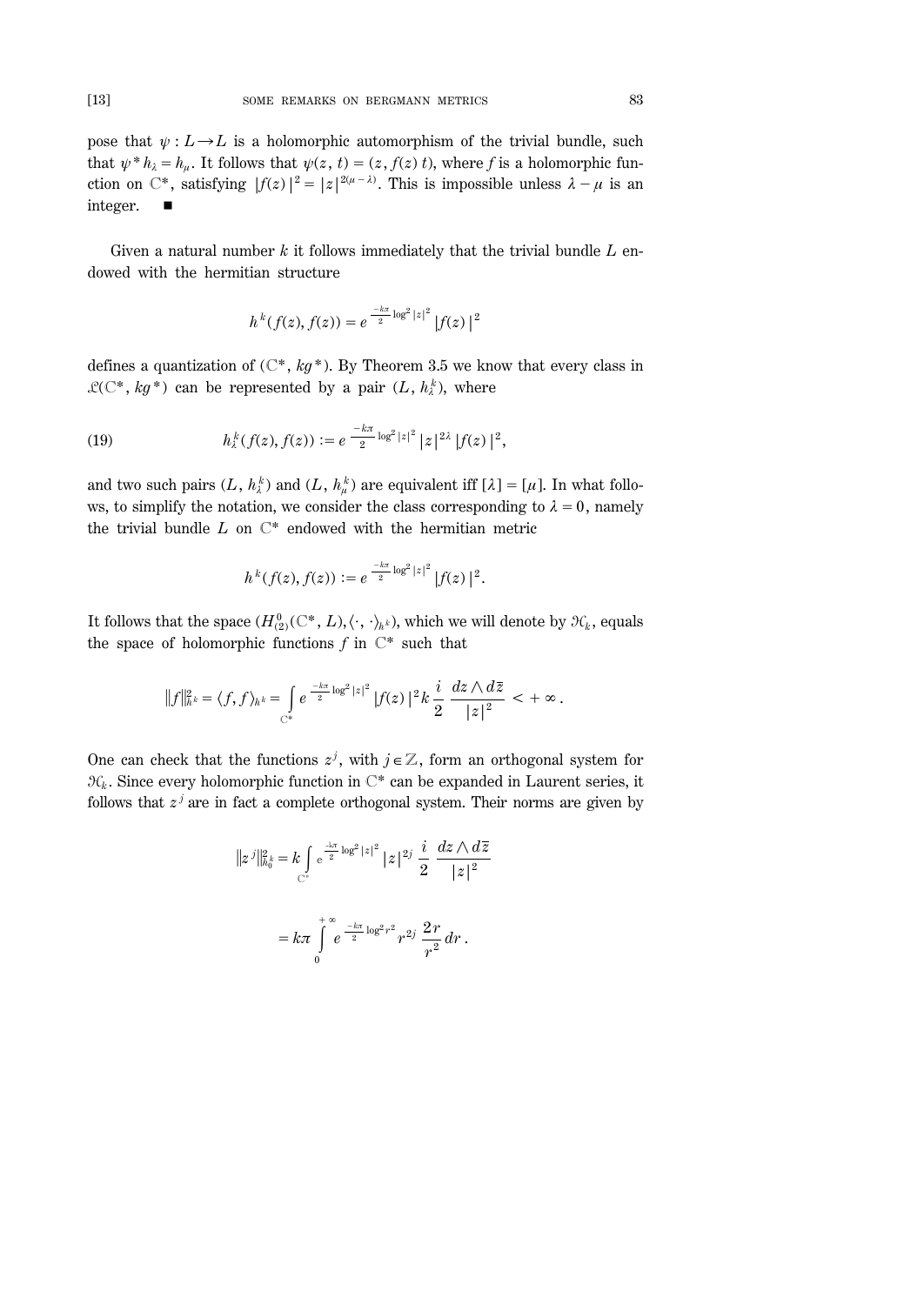By the change of variable  $e^{q} = r^{2}$  one gets

$$
||z^{j}||_{h^{k}}^{2} = k\pi \int_{-\infty}^{+\infty} e^{-\frac{k\pi}{2} \rho^{2}} e^{j\theta} d\rho = k\pi e^{\frac{j^{2}}{2k\pi}} \int_{-\infty}^{+\infty} e^{-\left(\sqrt{\frac{k\pi}{2}} \rho - \sqrt{\frac{1}{2k\pi}} j\right)^{2}}
$$

$$
= k\pi e^{\frac{j^{2}}{2k\pi}} \sqrt{\frac{2}{k\pi}} \int_{-\infty}^{+\infty} e^{-t^{2}} dt = \sqrt{2k} \pi e^{\frac{j^{2}}{2k\pi}}.
$$

Then a orthonormal basis for  $\mathcal{H}_k$  is given by

$$
s_j = \left(\frac{1}{\sqrt{2k\pi}}e^{-\frac{j^2}{2k\pi}}\right)^{\frac{1}{2}}z^j
$$

and by formula (16) we get:

(20) 
$$
\omega_k = \frac{i}{2\pi} \partial \overline{\partial} \log \sum_{j \in \mathbb{Z}} e^{-\frac{j^2}{2k\pi}} |z|^{2j}.
$$

Let  $\frac{g_k}{k}$  be the corresponding sequence of Bergmann metrics (which are defined, by Theorem 3.1, on every compact set  $K \subset \mathbb{C}^*$  for *k* sufficiently large). The following Theorem extends Tian's theorem 3.1 in the case of the punctured plane endowed with the metric *g* \*.

Theorem 3.6. Let  $\mathbb{C}^*$  *be endowed with the complete metric g<sup>\*</sup>. Then the sequence of Bergmann metrics gk k*  $C^{\infty}$ -converges to the metric  $g^*$  on every com*pact set*  $K \subset \mathbb{C}^*$ .

Proof. By formula (20) it is enough to show that the sequence of functions

(21) 
$$
f_k(x) = \frac{1}{k} \log \left( \sum_{j \in \mathbb{Z}} e^{\frac{-j^2}{2k\pi}} x^j \right)
$$

(defined on  $\mathbb{R}^+$ ) *C*  $\infty$ -converges to the function  $f(x) = \frac{\pi}{2} \log^2 x$  on every compact set  $C \subset \mathbb{R}^+$ . In order to prove it we apply the Poisson summation formula (see p. 347, Theorem 24 in [7]) to the function  $f(j) = e$  $\frac{-j^2}{2k\pi} x^j = e$  $\frac{-j^2}{2k\pi}$  <sup>+  $j$  log  $x$ </sup>. Namely, one has:  $\sum_{j \in \mathbb{Z}} f(j) = \sum_{j \in \mathbb{Z}} \widehat{f}(j)$ , where  $\widehat{f}(j) = \int_{\mathbb{Z}}^{+\infty} f(j)$  $-\infty$  $e^{-2\pi i j\nu} f(\nu)$ . By a straightforward calcu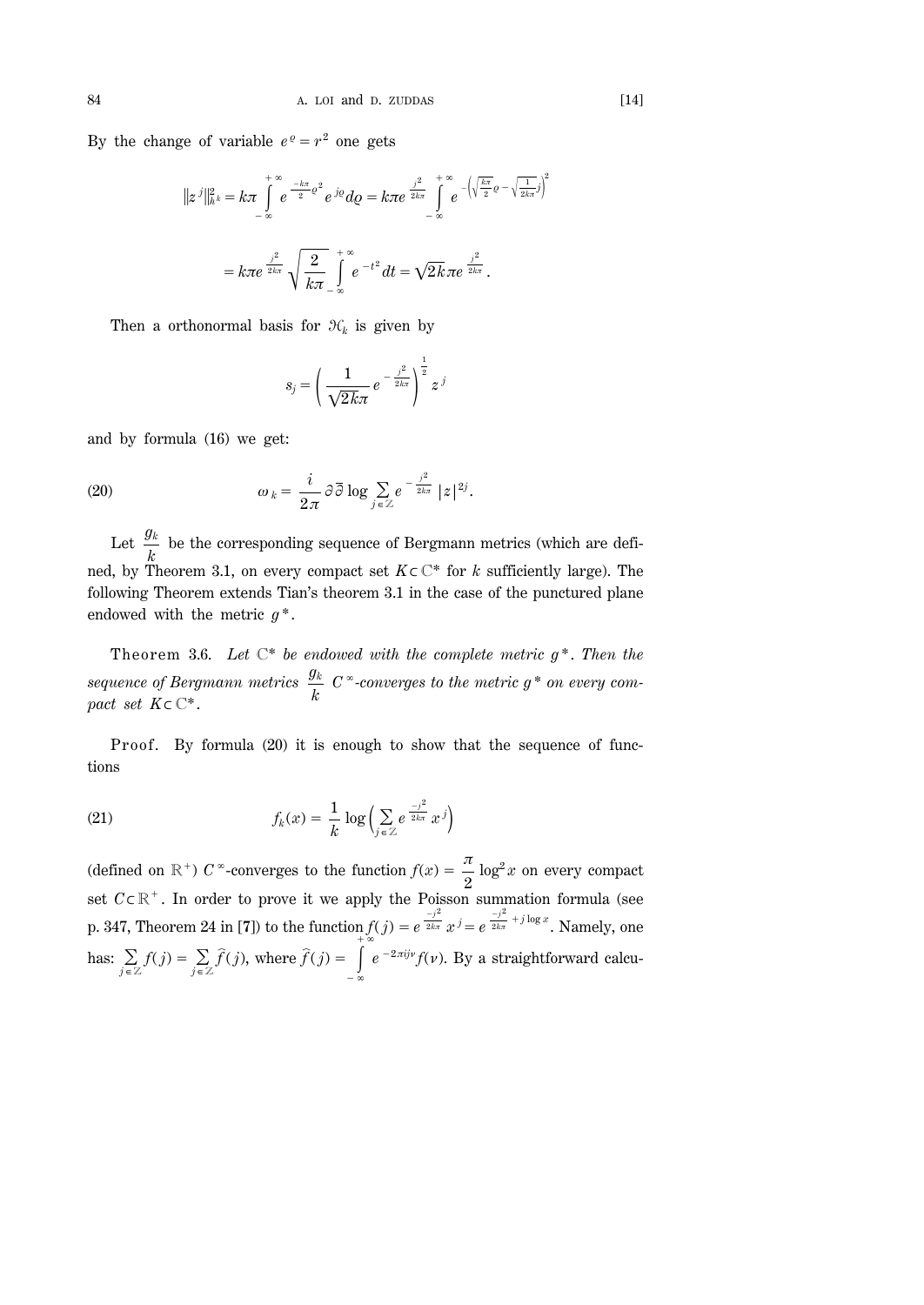lation one gets:

$$
\widehat{f}(j) = e^{k\frac{\pi}{2}(2\pi i j - \log x)^2} \int_{-\infty}^{+\infty} e^{-\frac{1}{2\pi k}(v + 2\pi^2 ijk - \pi k \log x)^2}
$$

$$
= 2\pi \sqrt{k} e^{k\frac{\pi}{2}\log^2 x} e^{-2k\pi^2 j(\pi j - i\log x)}.
$$

Thus

$$
\lim_{k \to \infty} \frac{1}{k} \log \sum_{j \in \mathbb{Z}} f(j) = \lim_{k \to \infty} \frac{1}{k} \log \sum_{j \in \mathbb{Z}} \widehat{f}(j)
$$

$$
= \frac{\pi}{2} \log^2 x + \lim_{k \to \infty} \frac{1}{k} \log \sum_{j \in \mathbb{Z}} e^{-2k\pi^2 j(\pi j - i \log x)}.
$$

It is now immediate to see that the sequence  $\sum_{j\in\mathbb{Z}}e^{-2kx^2j(\pi j-i\log x)}C^{\infty}$ -converges to the constant function 1 on every compact set  $C \subset \mathbb{R}^+$ , which concludes the proof of our Theorem. Indeed,

$$
\left| \sum_{j \in \mathbb{Z}} e^{-2k\pi^2 j (\pi j - i \log x)} \right| \leq 1 + \sum_{j \in \mathbb{Z} \setminus \{0\}} e^{-2k\pi^3 j^2} < 1 + \int_{-\infty}^{+\infty} e^{-2k\pi^3 t^2} dt = 1 + \frac{1}{\sqrt{2k\pi}}.
$$

#### **References**

- [**1**] F. A. BEREZIN, *Quantization*, Izv. Akad. Nauk. SSSR Ser. Mat. **8** (1974), 1116-1175.
- [**2**] M. CAHEN, S. GUTT and J. H. RAWNSLEY, *Quantization of Kähler manifolds I: Geometric interpretation of Berezin's quantization*, J. Geom. Phys. **7** (1990), 45-62.
- [**3**] M. CAHEN, S. GUTT and J. H. RAWNSLEY, *Quantization of Kähler manifolds II*, Trans. Amer. Math. Soc. **337** (1993), 73-98.
- [**4**] M. CAHEN, S. GUTT and J. H. RAWNSLEY, *Quantization of Kähler manifolds III*, Lett. Math. Phys. **30** (1994), 291-305.
- [**5**] M. CAHEN, S. GUTT and J. H. RAWNSLEY, *Quantization of Kähler manifolds IV*, Lett. Math. Phys. **34** (1995), 159-168.
- [**6**] P. GRIFFITHS and J. HARRIS, *Principles of algebraic geometry*, John Wiley and Sons Inc, New York 1978.
- [**7**] R. GODEMENT, *Analyse mathématique II*, Springer, Berlin 1998.